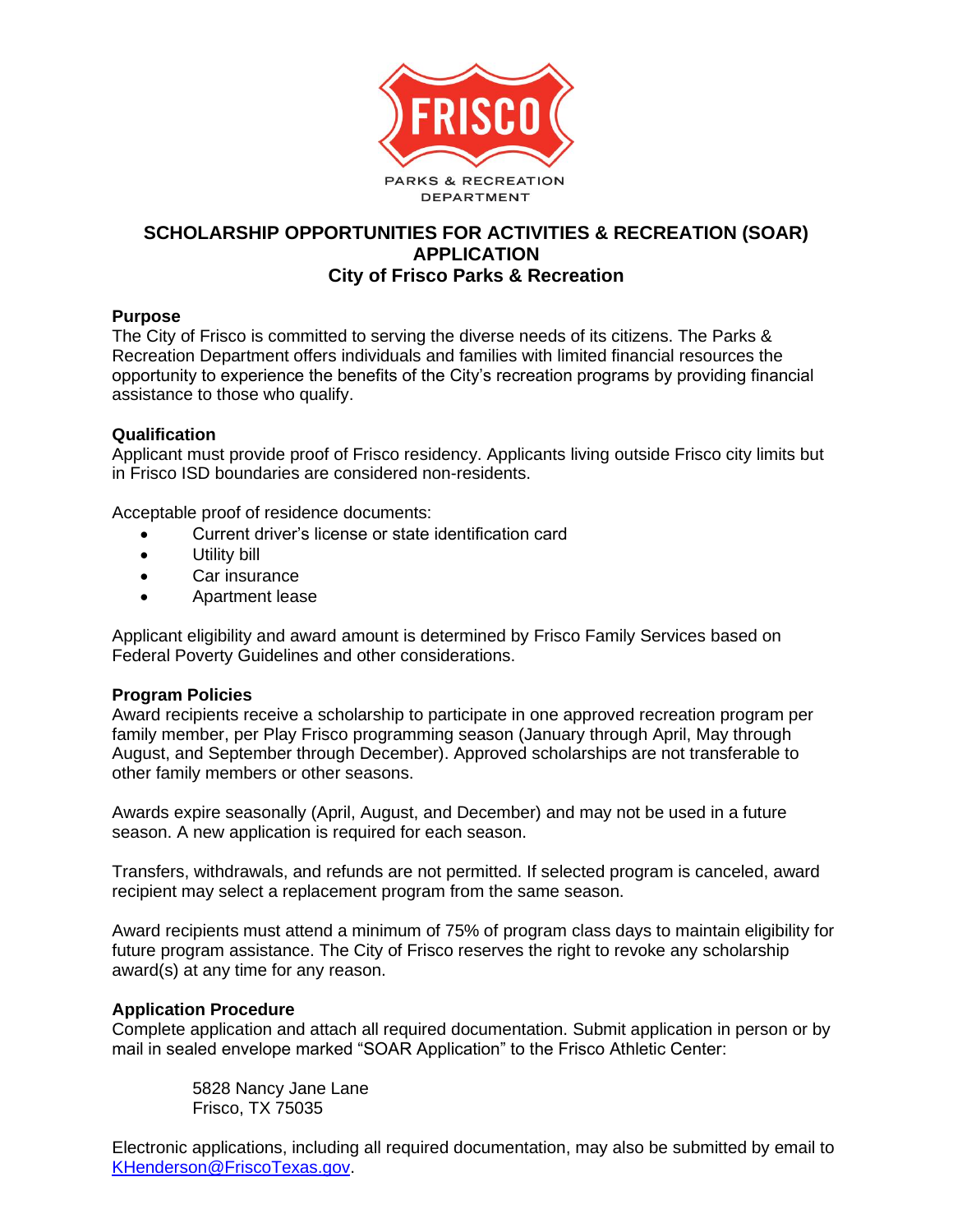## **Scholarship Award Procedure**

- 1. Frisco Family Services [\(friscofamilyservices.org\)](http://friscofamilyservices.org/) reviews all SOAR applications to determine eligibility and award based on Federal Poverty Guidelines and other considerations.
- 2. Frisco Parks & Recreation Department staff notify applicants by phone or email regarding eligibility and award.
- 3. Award recipients are enrolled in the programs listed as first choice on their application; if first choice is unavailable or full, applicants are enrolled in second choice program.
- 4. Award recipients and/or legal guardians are required to sign a waiver before participation; waivers are distributed by email or available at the Frisco Athletic Center front desk.
- 5. Awarded funds may be used for the following City-sponsored programs:
	- i. Recreation, fitness, and athletics camps and classes as listed in the Play Frisco Magazine [\(playfrisco.org\)](http://www.playfrisco.org/). Note that Learn to Swim classes are in high demand so requests must be made several months in advance.
	- ii. Special events including Mother Son Dance, Daddy Daughter Dance, Dive-In Movie, Breakfast with Santa, and Aqua Egg Hunt. These events often sell out, so requests must also be made in advance.
- 6. Awarded funds may not be used for the following programs:
	- i. Third party programming like Mavs Hoop Camp and Kidventure Day Camp
	- ii. Youth or adult athletic leagues
	- iii. Frisco Athletic Center memberships or personal training

## **Contact**

Please contact Kelli Henderson, Parks & Recreation Administrative Assistant with questions:

Email: [KHenderson@FriscoTexas.gov](mailto:KHenderson@FriscoTexas.gov) Phone: 972-292-6513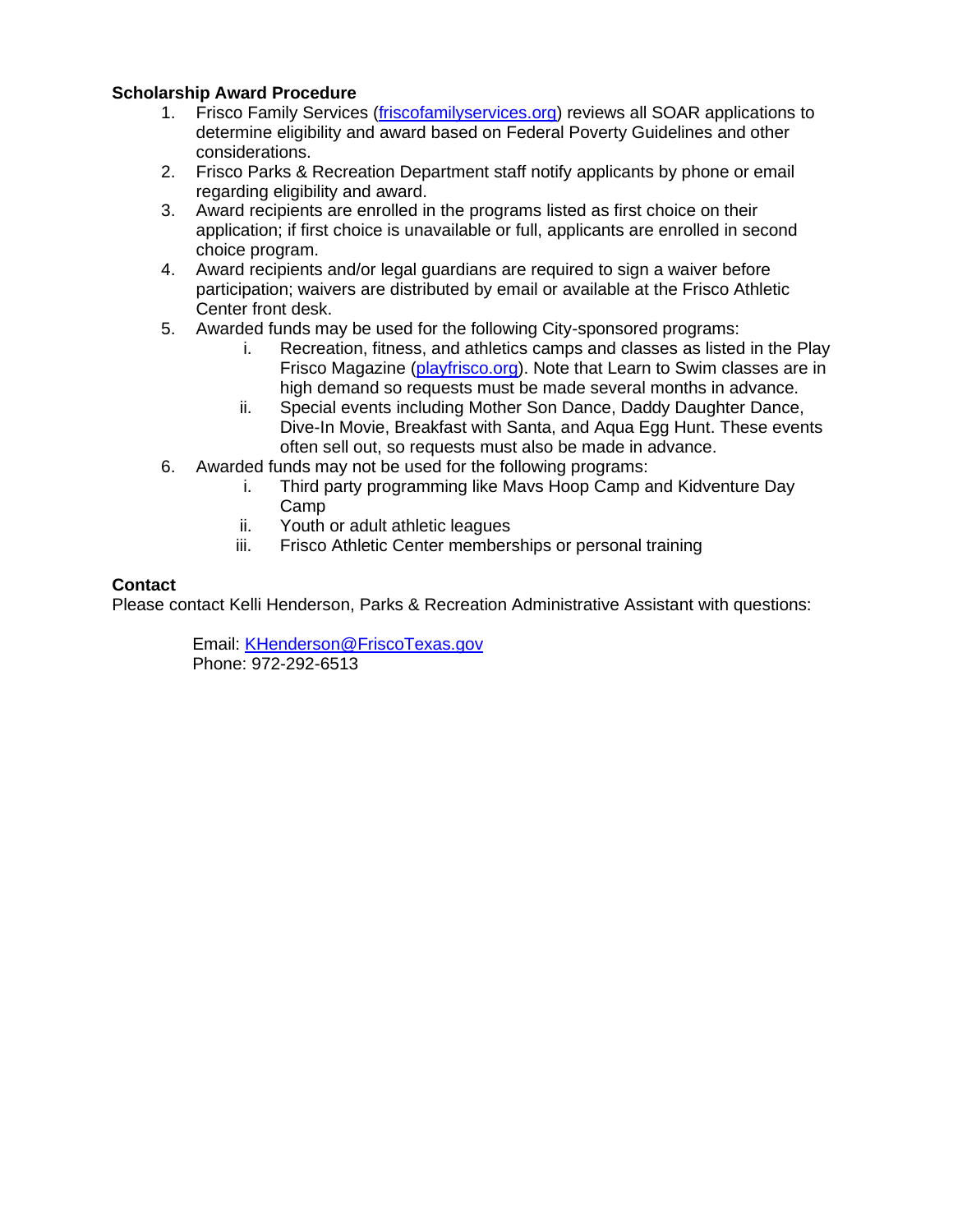## **SOAR APPLICATION**

Head of Household Name

Mailing Address

Email Address

Phone Number (H) Phone Number (W)

Employer

Number of family members in household

Can you afford to pay any part?  $\Box$  No  $\Box$  Yes If yes, how much?

Have participants previously received financial assistance from the Frisco Parks & Recreation Department? If yes, what year and which program?

## **Person(s) Seeking Assistance**

| Name                     | Age                               | Date of Birth         | Relationship           |
|--------------------------|-----------------------------------|-----------------------|------------------------|
|                          |                                   |                       |                        |
|                          |                                   |                       |                        |
|                          |                                   |                       |                        |
|                          |                                   |                       |                        |
|                          |                                   |                       |                        |
|                          |                                   |                       |                        |
| <b>Program Selection</b> |                                   |                       |                        |
| Name                     | 1 <sup>st</sup> Choice Code/Title | 2nd Choice Code/Title | 1st Choice Program Fee |
|                          |                                   |                       |                        |
|                          |                                   |                       |                        |
|                          |                                   |                       |                        |
|                          |                                   |                       |                        |
|                          |                                   |                       |                        |
|                          |                                   |                       |                        |

Total Fees Total Supply Fees Less amount you can afford Total Scholarship \_\_\_\_\_\_\_\_\_\_\_\_\_\_\_

I certify that the information listed above and submitted for evidence of need for financial assistance is true and correct. I understand that providing false information can result in an immediate lost of financial assistance. I understand that all information is subject to release pursuant to the Public Information Act. The City will take reasonable steps to attempt to maintain the information as confidential unless otherwise required by law.

| $\sim$<br>onature<br>siar | Date |
|---------------------------|------|
|                           |      |

**STAFF USE ONLY**

| FAC Received Date        |        | Received by                    |        |
|--------------------------|--------|--------------------------------|--------|
| FFS Approved?            | Amount | Date                           | B٧     |
| FFS Denied?              | Date   | B٧                             | Reason |
| <b>FAC Notified Date</b> |        | <b>Applicant Notified Date</b> |        |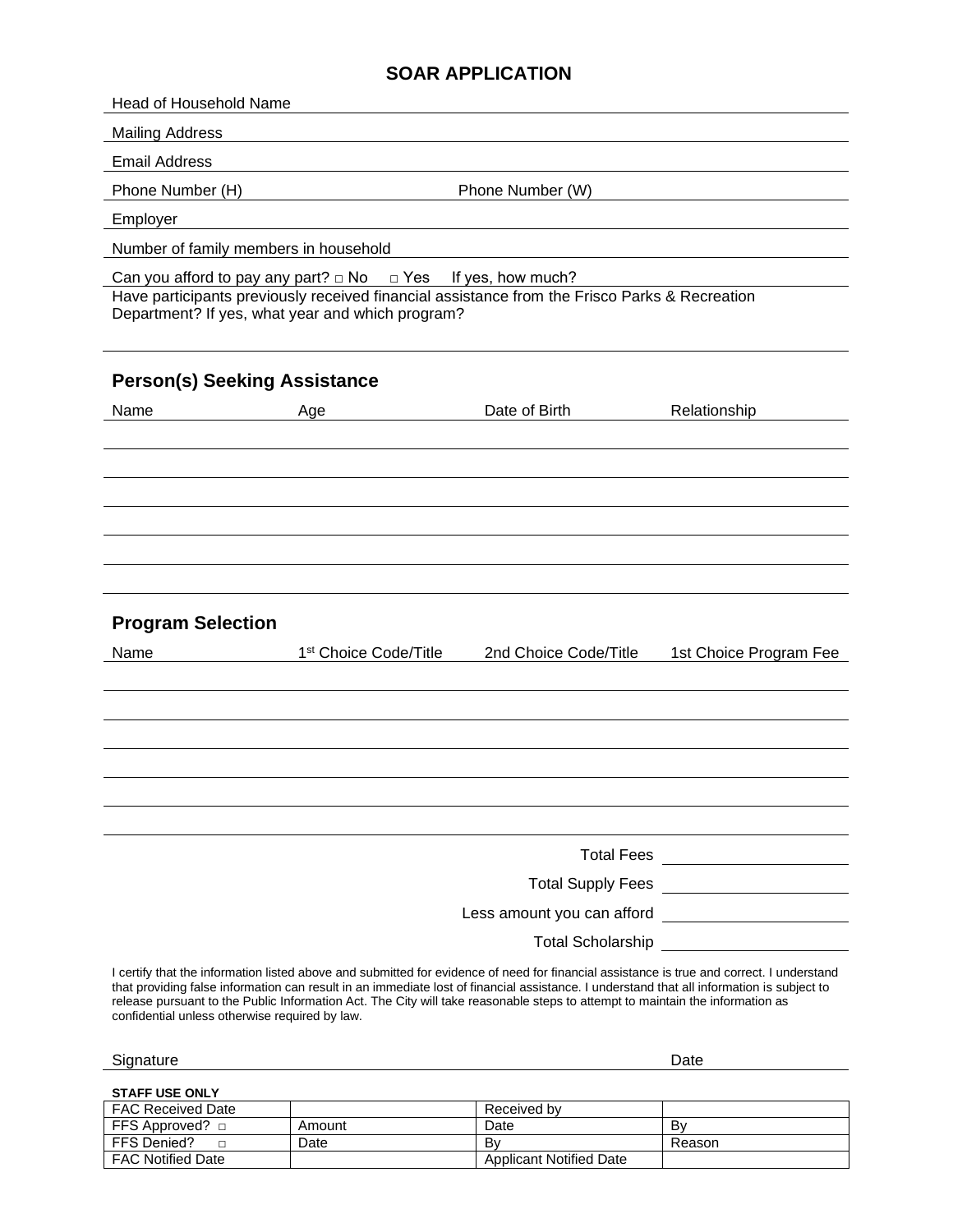

## **APPLICATION FOR ASSISTANCE** □ □ New **Please Print**

Date:  $\frac{\text{Client Number}}{\Box \text{New}}$ 

| Full Name                                                                                                     |            |                  |        |                                                                                                                                                                                                                                           | Gender and the state of the state of the state of the state of the state of the state of the state of the state of the state of the state of the state of the state of the state of the state of the state of the state of the |
|---------------------------------------------------------------------------------------------------------------|------------|------------------|--------|-------------------------------------------------------------------------------------------------------------------------------------------------------------------------------------------------------------------------------------------|--------------------------------------------------------------------------------------------------------------------------------------------------------------------------------------------------------------------------------|
| <b>Street Address</b>                                                                                         | (First)    | (Middle Initial) | (Last) |                                                                                                                                                                                                                                           |                                                                                                                                                                                                                                |
|                                                                                                               |            |                  |        |                                                                                                                                                                                                                                           |                                                                                                                                                                                                                                |
|                                                                                                               |            |                  |        |                                                                                                                                                                                                                                           | County __________________________                                                                                                                                                                                              |
|                                                                                                               |            |                  |        | Home Phone: ( ) - Wk Phone: ( ) - Cell Phone: ( ) -                                                                                                                                                                                       |                                                                                                                                                                                                                                |
|                                                                                                               |            |                  |        |                                                                                                                                                                                                                                           |                                                                                                                                                                                                                                |
|                                                                                                               | mm-dd-yyyy |                  |        |                                                                                                                                                                                                                                           |                                                                                                                                                                                                                                |
|                                                                                                               |            |                  |        | Marital Status <b>Example 20</b> Increment and Level of Education <b>Contract Contract Contract Contract Contract Contract Contract Contract Contract Contract Contract Contract Contract Contract Contract Contract Contract Contrac</b> |                                                                                                                                                                                                                                |
| E-mail address experience and the contract of the contract of the contract of the contract of the contract of |            |                  |        |                                                                                                                                                                                                                                           |                                                                                                                                                                                                                                |
|                                                                                                               |            |                  |        |                                                                                                                                                                                                                                           |                                                                                                                                                                                                                                |
|                                                                                                               |            |                  |        |                                                                                                                                                                                                                                           |                                                                                                                                                                                                                                |

Emergency Contact & Phone Number:

|                                                                                               | Do you live in the Frisco/Frisco ISD area: □ Yes                           | ⊟ No |  | How Long: | Years |               | Months       | Weeks         |
|-----------------------------------------------------------------------------------------------|----------------------------------------------------------------------------|------|--|-----------|-------|---------------|--------------|---------------|
|                                                                                               | How long have you lived at your current address:                           |      |  | Years     |       | Months        |              | Weeks         |
| Do you rent, own, or other?                                                                   |                                                                            |      |  |           |       | $\Box$ Rent   |              | □ Own □ Other |
| Are you at risk of being homeless?                                                            |                                                                            |      |  |           |       | $\square$ Yes | $\square$ No |               |
| Have you ever received assistance from FFS in the past?<br>$\Box$ Yes $\Box$ No If YES, when: |                                                                            |      |  |           |       |               |              |               |
|                                                                                               | Have you ever lived in a household that has receiving assistance from FFS? |      |  |           |       | $\Box$ Yes    | $\Box$ No    |               |
| $\Box$ Yes<br>Veteran                                                                         | □No Veteran's Dependent □Yes □No Veteran's Surviving Spouse                |      |  |           |       | $\Box Y$ es   | □No          |               |
| Total Number of People in the Household                                                       |                                                                            |      |  |           |       |               |              |               |

#### **List ALL living in your household (DO NOT INCLUDE YOURSELF)**

| <b>First Name</b> | <b>Last Name</b> | SS #/Other ID | Gender | Age | Date of<br><b>Birth</b> | Race | rade<br>O | Name of school or<br>employer | <b>Relationship<br/>to Applicant</b> |
|-------------------|------------------|---------------|--------|-----|-------------------------|------|-----------|-------------------------------|--------------------------------------|
|                   |                  |               |        |     |                         |      |           |                               |                                      |
|                   |                  |               |        |     |                         |      |           |                               |                                      |
|                   |                  |               |        |     |                         |      |           |                               |                                      |
|                   |                  |               |        |     |                         |      |           |                               |                                      |
|                   |                  |               |        |     |                         |      |           |                               |                                      |
|                   |                  |               |        |     |                         |      |           |                               |                                      |
|                   |                  |               |        |     |                         |      |           |                               |                                      |
|                   |                  |               |        |     |                         |      |           |                               |                                      |

#### SERVICES NEEDED:

**If appointment is necessary, I will bring in the COMPLETED APPLICATION and APPROPRIATE DOCUMENTATION requested on the application. If I do not show for the appointment, I understand that I cannot use services until I have been seen by a Case Manager. I understand that I MUST arrive 15 minutes prior to my scheduled appointment to guarantee my appointment slot. I understand that filling out the application and/or meeting with a case manager does not guarantee assistance will be provided.** 

**The information provided is accurate and correct. I understand that any false information will delay my application process and may cause possible suspension of services from FFS.**

| <b>Signature</b>                                                   |                                     | <b>Date</b>                                                                                                                                                                                                                    |
|--------------------------------------------------------------------|-------------------------------------|--------------------------------------------------------------------------------------------------------------------------------------------------------------------------------------------------------------------------------|
| <b>OFFICE ONLY:</b><br>Volunteer/Staff Name: Volunteer/Staff Name: |                                     | Date: the contract of the contract of the contract of the contract of the contract of the contract of the contract of the contract of the contract of the contract of the contract of the contract of the contract of the cont |
| Was FP provided? $\Box$ YES $\Box$ NO                              | Was ID copied? $\Box$ YES $\Box$ NO | Additional resources provided? □YES □NO                                                                                                                                                                                        |
|                                                                    |                                     |                                                                                                                                                                                                                                |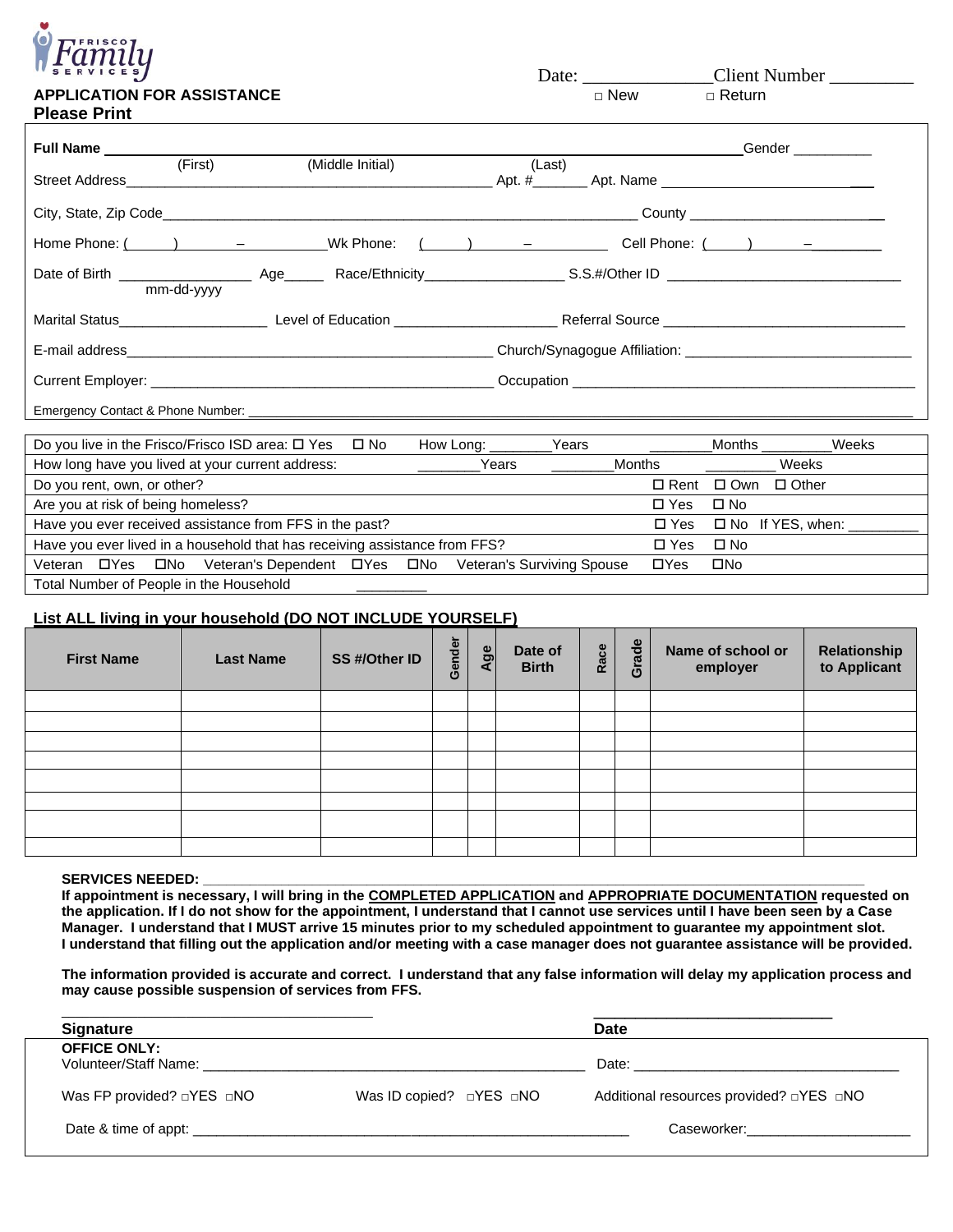| What is your crisis? (please write legibly) |  |  |  |  |
|---------------------------------------------|--|--|--|--|
|                                             |  |  |  |  |
|                                             |  |  |  |  |
|                                             |  |  |  |  |
|                                             |  |  |  |  |
|                                             |  |  |  |  |
|                                             |  |  |  |  |
|                                             |  |  |  |  |
|                                             |  |  |  |  |
|                                             |  |  |  |  |
|                                             |  |  |  |  |
|                                             |  |  |  |  |
|                                             |  |  |  |  |
|                                             |  |  |  |  |
|                                             |  |  |  |  |
|                                             |  |  |  |  |
|                                             |  |  |  |  |
|                                             |  |  |  |  |
|                                             |  |  |  |  |
|                                             |  |  |  |  |
|                                             |  |  |  |  |
|                                             |  |  |  |  |
|                                             |  |  |  |  |
|                                             |  |  |  |  |
|                                             |  |  |  |  |
|                                             |  |  |  |  |
|                                             |  |  |  |  |
|                                             |  |  |  |  |
|                                             |  |  |  |  |
|                                             |  |  |  |  |
|                                             |  |  |  |  |
|                                             |  |  |  |  |
|                                             |  |  |  |  |
|                                             |  |  |  |  |

**CONFIDENTIAL**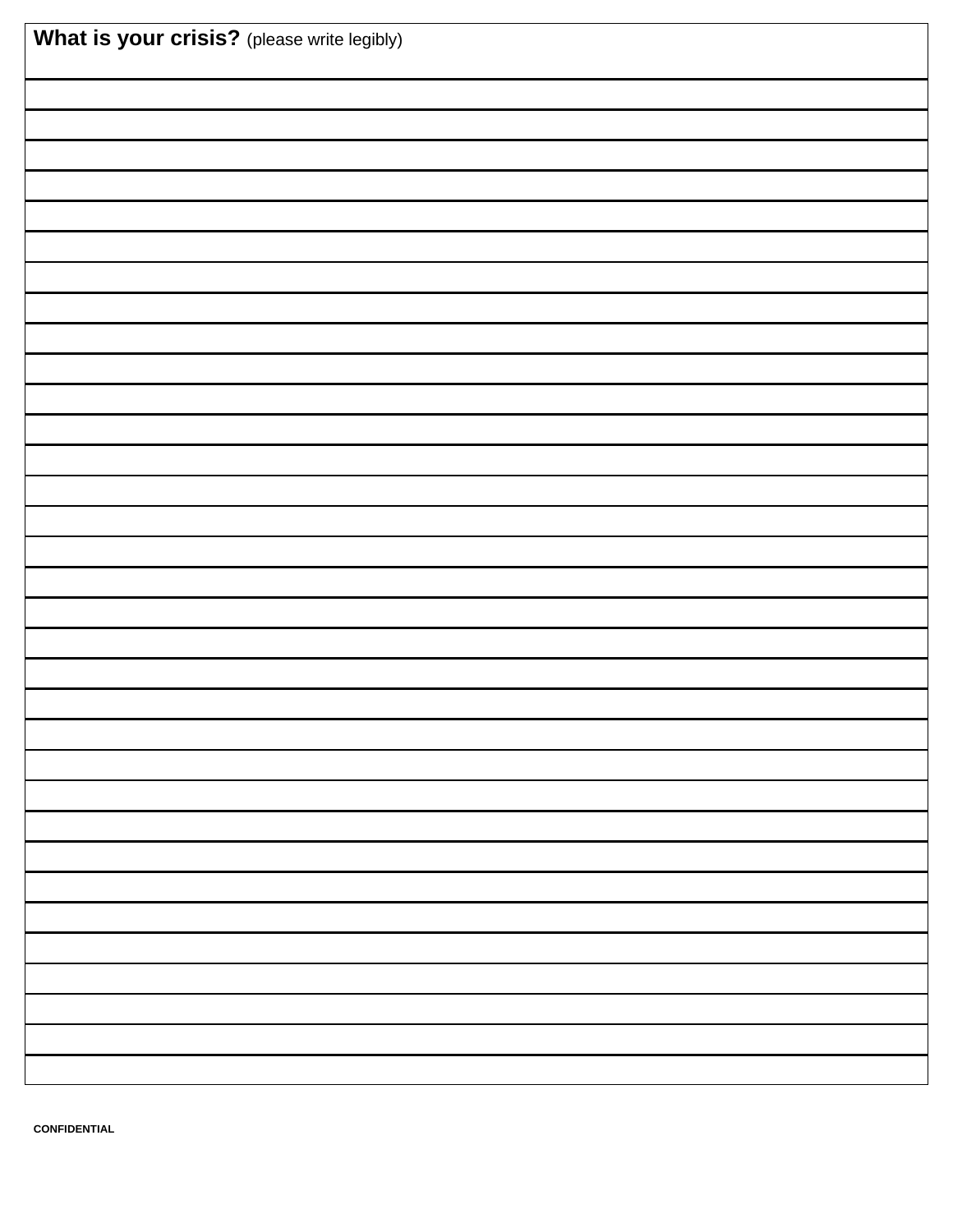## **Frisco Family Services**

The following documentation **MUST** accompany your **COMPLETED** application at the time of your **scheduled** appointment. It is only necessary to provide copies of one **current month** of expenses and income.

### **THE FOLLOWING INFORMATION IS REQUIRED:**

 $\square$  Completed application with signature

**Proof of Current Address** (Please bring the paperwork that applies to your living situation)

- □ Current Lease
- $\square$  Section 8 Papers with lease
- $\square$  Current mortgage contract or coupon

**Identification for All Household Members** (Please bring **at least ONE** form of ID for each member or your household.)

- $\Box$  Driver's License
- $\square$  State ID Card
- $\Box$  Passport
- $\square$  School ID Card
- $\square$  Social Security
- $\square$  Birth Certificates

**Proof of All Income** (Please bring all that apply to your household.)

 $\Box$  Recent paycheck stubs from each employed person in your household (include new and terminated employment)

 $\Box$  Unemployment eligibility notice/compensation stubs

- $\square$  Child support statement
- $\square$  Social Security/SSI current grant notice of benefits
- Food Stamps/Medicaid Letters/TANF letter showing how much received or denial letter.
- $\square$  Self-Employment Records ( Last year's Tax forms, DBA)

#### **Proof of All Expenses** (Please bring all that apply to your household.) **(MUST PROVIDE CURRENT STATEMENTS WITH DETALED INFORMATION. DISCONNETION NOTICES WILL NOT BE SUFFICIENT)**

- $\square$  Current Rental lease/Mortgage payment
- **CURRENT** Utility bills including electric, water, gas, cable, phone and cell phone
- $\Box$  Child care
- $\square$  Car payments
- $\square$  Car insurance
- $\Box$  Health insurance
- $\square$  Credit card payments
- $\square$  Car repair bills
- $\Box$  Any other loans or items that affects income

Current bank statement (LAST 30 DAYS - **DETAILED**) (checking & savings)

**Documentation on Current Crisis (Must provide proof of crisis to assess eligibility)**

- Doctor's letter/bills **You must bring a physical copy of the**
- $\Box$  Police/fire reports
- $\square$  Paid receipts for unexpected expenses
- $\Box$  Hospital/emergency care bills

 $\Pi$  Proof of Unemployment

**documents with you to your appointment.**

| $\Box$ Proof of Unemployment |             |
|------------------------------|-------------|
| Client Name:                 | Client #    |
| Date & Time of Appt:         | Caseworker: |
|                              |             |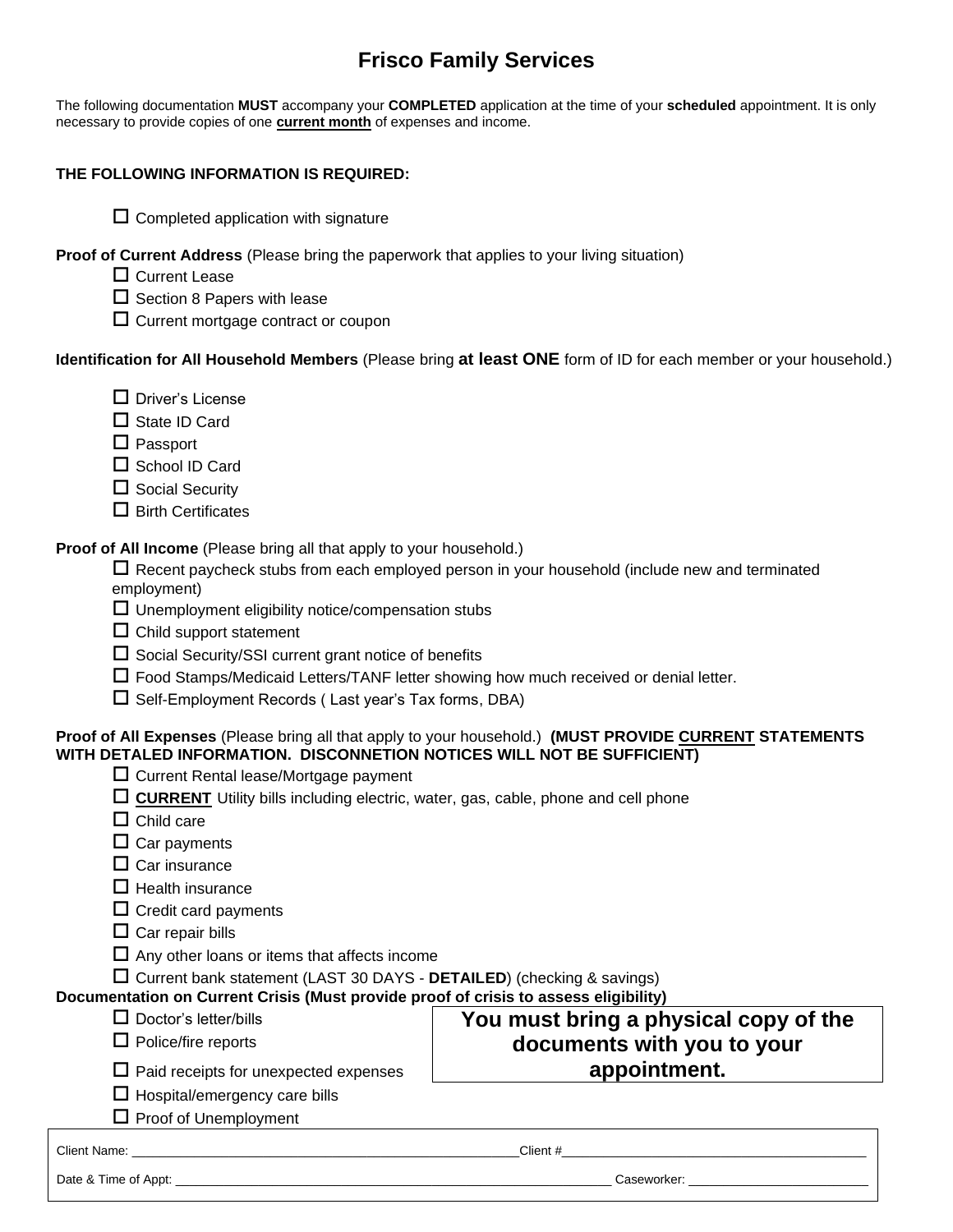#### **CLIENT NAME: \_\_\_\_\_\_\_\_\_\_\_\_\_\_\_\_\_\_\_\_\_\_\_\_\_\_\_\_\_\_\_\_\_\_\_\_\_\_\_\_\_\_\_\_\_\_\_\_\_\_\_\_\_\_\_\_\_\_\_\_\_\_\_\_\_\_\_\_\_\_\_**

#### *In order to determine how we can be of assistance to you, please complete the following questions:*

\_\_\_\_\_\_\_\_\_\_\_\_\_\_\_\_\_\_\_\_\_\_\_\_\_\_\_\_\_\_\_\_\_\_\_\_\_\_\_\_\_\_\_\_\_\_\_\_\_\_\_\_\_\_\_\_\_\_\_\_\_\_\_\_\_\_\_\_\_\_\_\_\_\_\_\_\_\_\_\_\_\_\_\_\_\_\_\_\_\_\_\_\_\_\_\_\_\_\_\_\_\_

\_\_\_\_\_\_\_\_\_\_\_\_\_\_\_\_\_\_\_\_\_\_\_\_\_\_\_\_\_\_\_\_\_\_\_\_\_\_\_\_\_\_\_\_\_\_\_\_\_\_\_\_\_\_\_\_\_\_\_\_\_\_\_\_\_\_\_\_\_\_\_\_\_\_\_\_\_\_\_\_\_\_\_\_\_\_\_\_\_\_\_\_\_\_\_\_\_\_\_\_\_\_\_\_\_\_\_\_\_\_\_\_\_\_\_\_\_\_\_\_\_\_\_\_\_\_\_

\_\_\_\_\_\_\_\_\_\_\_\_\_\_\_\_\_\_\_\_\_\_\_\_\_\_\_\_\_\_\_\_\_\_\_\_\_\_\_\_\_\_\_\_\_\_\_\_\_\_\_\_\_\_\_\_\_\_\_\_\_\_\_\_\_\_\_\_\_\_\_\_\_\_\_\_\_\_\_\_\_\_\_\_\_\_\_\_\_\_\_\_\_\_\_\_\_\_\_\_\_\_

What is your need today? \_\_\_\_\_\_\_\_\_\_\_\_\_\_\_\_\_\_\_\_\_\_\_\_\_\_\_\_\_\_\_\_\_\_\_\_\_\_\_\_\_\_\_\_\_\_\_\_\_\_\_\_\_\_\_\_\_\_\_\_\_\_\_\_\_\_\_\_\_\_\_\_\_\_\_\_\_\_\_\_\_

What is the crisis or situation that has caused you to seek assistance?

What are your plans to prevent this crisis from recurring? \_\_\_\_\_\_\_\_\_\_\_\_\_\_\_\_\_\_\_\_\_\_\_\_\_\_\_\_\_\_\_\_\_\_\_\_\_\_\_\_\_\_\_\_\_\_\_\_\_\_\_\_\_\_\_\_

If you are asking for financial assistance, how will you pay for next month's rent/utilities? \_\_\_\_\_\_\_\_\_\_\_\_\_\_\_

Have you been assisted by another agency? \_\_\_\_\_\_\_\_\_\_\_\_\_\_\_Which agency/organization? \_\_\_\_\_\_\_\_\_\_\_\_\_\_\_\_\_\_\_\_\_\_\_\_\_\_

#### **Please list your previous addresses:**

| <b>Street Address, City, State and Zip Code</b> | <b>How long/List dates</b> |
|-------------------------------------------------|----------------------------|
|                                                 |                            |
|                                                 |                            |
|                                                 |                            |
|                                                 |                            |
|                                                 |                            |

## **Medical History**

Current health care/insurance (please circle one): CHIP Medicaid Medicare Northstar Private None Other Does anyone in your household need or receive medical/psychological assistance?

#### **Education History**

Highest grade you completed: \_\_\_\_\_\_\_\_\_\_\_\_\_\_\_\_Highest grade completed by your spouse/roommate: \_\_\_\_\_\_\_\_\_\_\_\_\_\_\_

#### **Employment History**

#### **Please list your current and past employment:**

|                | <b>Place of Employment</b> | <b>Dates of Employment</b> | <b>Job Title</b> | <b>Reason for Leaving</b> |
|----------------|----------------------------|----------------------------|------------------|---------------------------|
| <b>Current</b> |                            |                            |                  |                           |
| <b>Current</b> |                            |                            |                  |                           |
| Past           |                            |                            |                  |                           |
| Past           |                            |                            |                  |                           |

#### **Please list your spouse's/roommate's current and past employment:**

|                | <b>Place of Employment</b> | <b>Dates of Employment</b> | <b>Job Title</b> | <b>Reason for Leaving</b> |
|----------------|----------------------------|----------------------------|------------------|---------------------------|
| <b>Current</b> |                            |                            |                  |                           |
| <b>Current</b> |                            |                            |                  |                           |
| Past           |                            |                            |                  |                           |
| Past           |                            |                            |                  |                           |

**CONFIDENTIAL**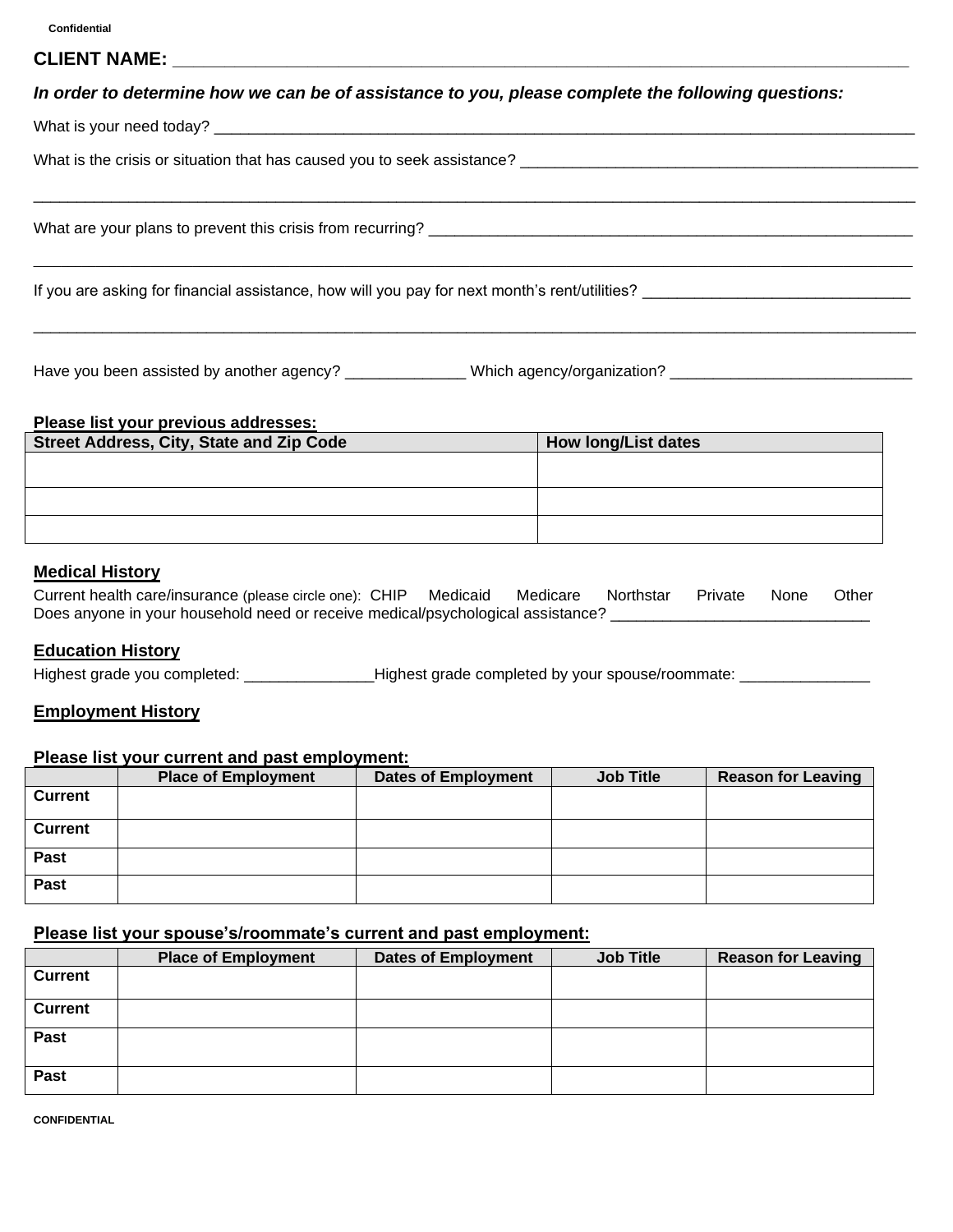# **Total Household Income & Expense Report**

| <b>Monthly Income</b>              | <b>Monthly Amount</b> |            | <b>Monthly Expenses</b>       | <b>Monthly</b><br><b>Amount</b> | <b>Total Owed</b><br>or Overdue |
|------------------------------------|-----------------------|------------|-------------------------------|---------------------------------|---------------------------------|
| Wages                              | <b>GROSS</b>          | <b>NET</b> |                               |                                 |                                 |
| (name)                             |                       |            | Housing<br>(Mortgage or Rent) |                                 |                                 |
| Wages                              | <b>GROSS</b>          | <b>NET</b> |                               |                                 |                                 |
| (name)                             |                       |            |                               |                                 |                                 |
| Wages                              | <b>GROSS</b>          | <b>NET</b> | Electricity                   |                                 |                                 |
| (name)                             |                       |            |                               |                                 |                                 |
|                                    |                       |            | Gas                           |                                 |                                 |
| Wages<br>(name)                    | <b>GROSS</b>          | <b>NET</b> |                               |                                 |                                 |
|                                    |                       |            | Water                         |                                 |                                 |
| Wages                              | <b>GROSS</b>          | <b>NET</b> |                               |                                 |                                 |
| (name)                             |                       |            | Phone                         |                                 |                                 |
| <b>Social Security Disability</b>  |                       |            | Cable                         |                                 |                                 |
| S.S.                               |                       |            | Mobile Phone                  |                                 |                                 |
| Veteran's disability               |                       |            | Car Payment                   |                                 |                                 |
| Retirement                         |                       |            | Gasoline                      |                                 |                                 |
| <b>Food Stamps</b>                 |                       |            | Auto Insurance                |                                 |                                 |
|                                    |                       |            | Home or Renter's              |                                 |                                 |
| <b>TANF</b>                        |                       |            | Insurance<br>Medical + Dental |                                 |                                 |
|                                    |                       |            | Insurance (out of pocket      |                                 |                                 |
| Family                             |                       |            | costs)                        |                                 |                                 |
| Friends                            |                       |            | <b>Medical Expenses</b>       |                                 |                                 |
| Unemployment                       |                       |            | Prescriptions                 |                                 |                                 |
| <b>Workers Compensation</b>        |                       |            | <b>School Lunches</b>         |                                 |                                 |
| <b>Child Support</b>               |                       |            | Groceries                     |                                 |                                 |
| Other agencies                     |                       |            | Laundry                       |                                 |                                 |
| Any other income                   |                       |            | <b>Child Care</b>             |                                 |                                 |
| <b>WIC</b><br>$\Box$ YES $\Box$ NO |                       |            | <b>Child Support</b>          |                                 |                                 |
| Medicaid <b>DYES</b> DNO           |                       |            | Loans (explain purpose)       |                                 |                                 |
|                                    |                       |            | Credit Card #1                |                                 |                                 |
|                                    |                       |            | Credit Card #2                |                                 |                                 |
| Checking acct balance              |                       |            | Credit Card #3                |                                 |                                 |
| Savings acct balance               |                       |            | Other (explain)               |                                 |                                 |
| <b>Total Income</b>                |                       |            | <b>Total Expenses</b>         |                                 |                                 |

| <b>Transportation:</b>                                        |       |  |  |  |
|---------------------------------------------------------------|-------|--|--|--|
| Car Information:<br>Model:                                    | Year: |  |  |  |
| Does the car belong to you?                                   |       |  |  |  |
| How do you get to Frisco Family Services? (Circle one below): |       |  |  |  |
| Walk<br>Friend<br>Other<br>Family Car                         |       |  |  |  |
| <b>CONFIDENTIAL</b>                                           |       |  |  |  |